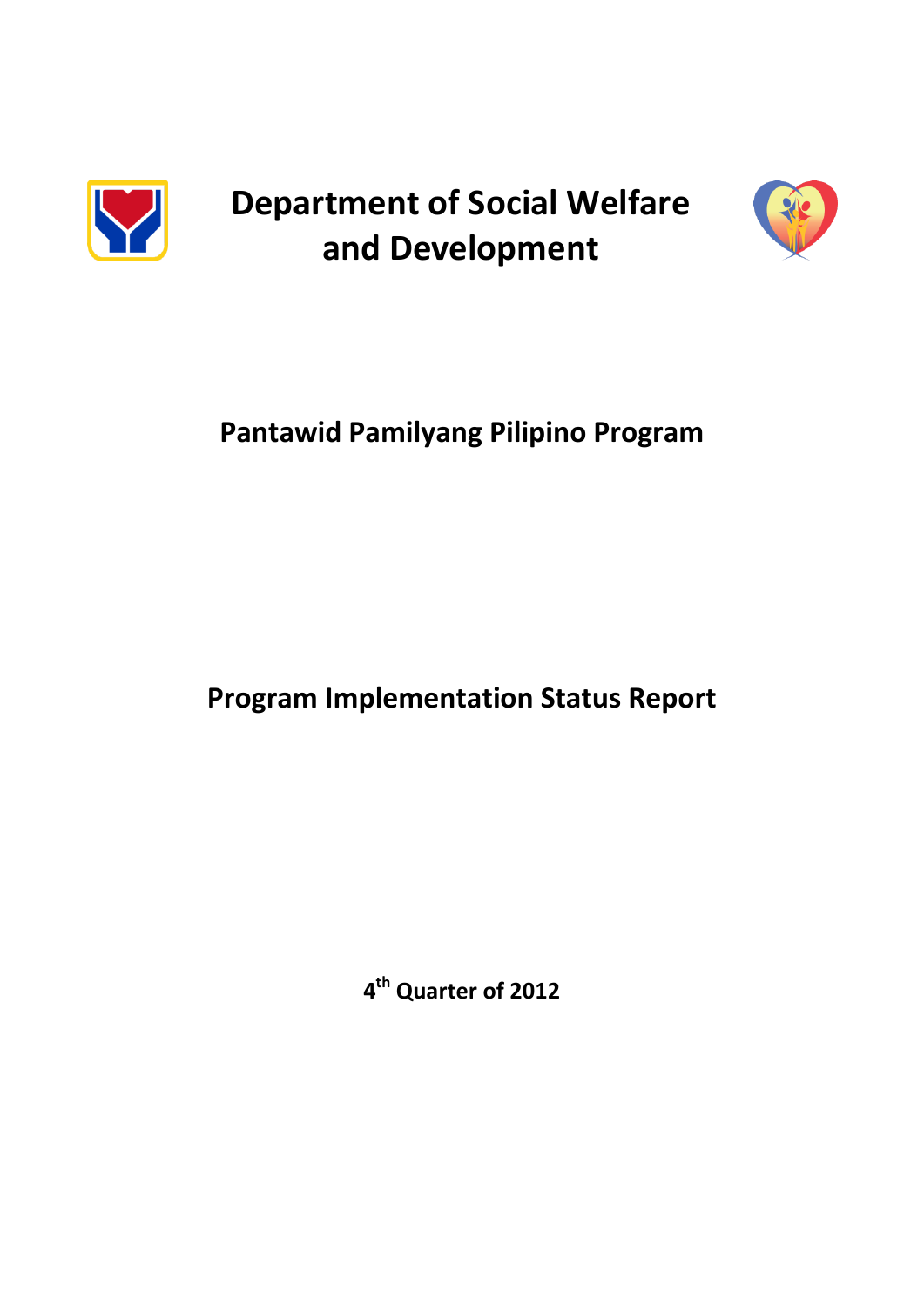#### *Executive Summary*

As of 26 December 2012 the *Pantawid Pamilya* is being implemented in 139 cities and 1,271 municipalities in 79 provinces where a total of 3,121,530 households have been enrolled as of date. Of the total households, approximately half or 1,320,457 are from Mindanao, while 1,110,728 and 690,345 are from Luzon and Visayas, respectively.

Total cash grant payments released as of 31 December 2012 reached PhP 26,927,826,200.00 covering the period of January to October, where PhP 13,496,514,500.00 comprised health grants and PhP 13,431,311,700.00 were for education grants. Payouts for the November to December grants are scheduled to be completed by February 2013.

*Pantawid Pamilya* operates through three major systems, namely: Beneficiary Update System (BUS), Compliance Verification System (CVS) and Grievance Redress System (GRS). For BUS, the total approved beneficiary updates for the year 2012 reached 5,430,813; the majority of which are changes/new enrolment in school reaching 4,035,314. These beneficiary updates on health and education are continuous processes by the program to ensure that the beneficiaries are availing the maximum health and education grants. For CVS, the monitoring of program conditionalities for September and October reported the compliance rate in education at 95.78%, health at 97.89% and FDS at 95.84%. The strong compliance performance shows that poor households are maintaining their co-responsibilities as beneficiaries such that children are in school and healthy, while parents are increasing their knowledge and skills in parenting.

Meanwhile, a total of 11,757 complaints were received through the GRS for the reporting period. In addition, a total of 54,282 households were delisted based on existing policies and 204,081 were deactivated and pending for verification in the field offices.. Grievance redress is a constant process to address all complaints on inclusion errors and to maintain a clean database of program beneficiaries.

Two tracks of the Department's Sustainable Livelihood Program, which are done in coordination with both the public and the private sector, ensure that beneficiaries receive additional services to help them move from subsistence to self-reliance. The two tracks are: (1) Employment Facilitation such as Trabahong Lansangan which is in partnership with the Department of Public Works and Highways (DPWH), and (2) Community Driven Microenterprise Development (CDED) which provide capital seed fund to the beneficiaries. The latest figures as of 26 December 2012 indicate that DPWH hired 4,433 *Pantawid Pamilya* beneficiaries, and 98,324 families were provided the capital seed fund as part of strengthening the sustainable livelihood program through Self-Employment Assistance – Kaunlaran (SEA-K).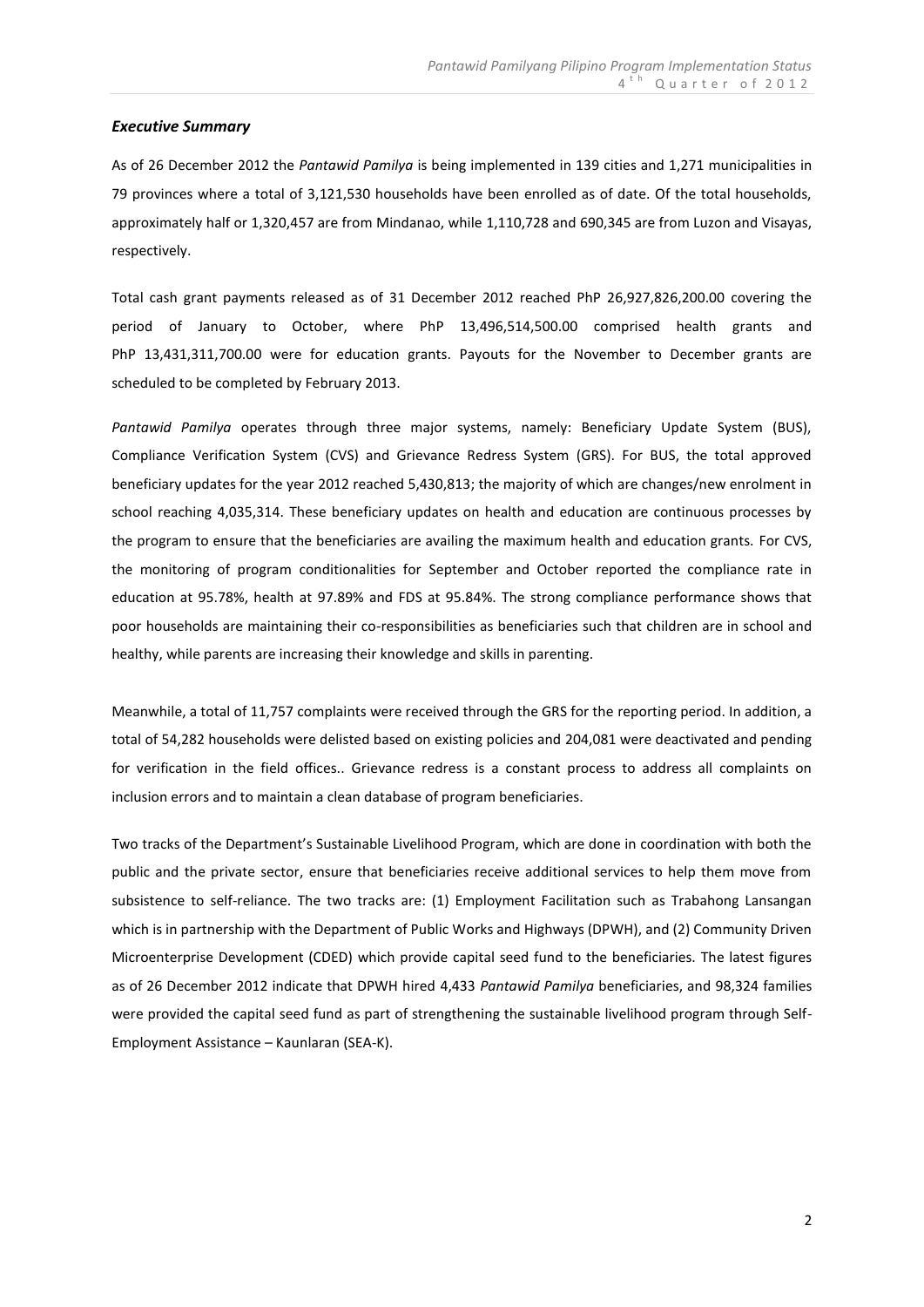#### **I. Program Coverage**

#### **A. Geographic Coverage**

## **Table 1: Geographic Coverage by Level Sets 1 - 5 (As of 26 December 2012)**

| <b>Level</b> | <b>Target</b><br>Nationwide* | Coverage | Percentage of<br>Coverage |
|--------------|------------------------------|----------|---------------------------|
| Region       | 17                           | 17       | 100.00%                   |
| Province     | 79 <sup>1</sup>              | 79       | 100.00%                   |
| City         | $143^2$                      | 139      | 97.20%                    |
| Municipality | $1,484^3$                    | 1,271    | 85.65%                    |

\**based on NSCB-PSGC*

#### **B. Household Coverage**

<u>.</u>

As of 26 December 2012, there are 3,121,530 households registered in the program or 100.47% of the 3,106,979 Sets 1-5 target beneficiaries (please see Table 2 on the next page). Of the total number of households, 3,078,268 are covered by regular Pantawid Pamilya program while 21,041 and 22,221 are covered by Modified Conditional Cash Transfer (MCCT) and Extended Conditional Cash Transfer (ECCT), respectively.

The MCCT is a program of Pantawid Pamilya that caters to families in need of special protection (i.e. street families; itinerant indigenous families; displaced families due to man-made and natural disasters; families with differently abled children, child laborers, children in conflict with the law; and other families with members with terminal disease, exploited, abandoned, victims of trafficking, etc.)

The MCCT aims to target beneficiaries that are not covered by the Regular Conditional Cash Transfer Program. On the other hand, ECCT program covers Pantawid households with 15-17 year old children who were not able to complete the 5-year program period due to no-longer having 0-14 year old children. The general thrust of MCCT is to eventually mainstream their beneficiaries to the regular program while ECCT is a pilot project to see the differential effect of having grants extended to older group of children (specifically children aged 15-17), as basis for further program enhancement. The following profiles of beneficiaries do not include those of MCCT and ECCT due to unavailability of data at this time.

<sup>&</sup>lt;sup>1</sup> Province of Batanes not covered given its high Human Development Index (Ranked 5th Highest NSCB 2000 HDI Report) and zero Poverty Incidence (NSCB 2009 Official Poverty Statistics)

<sup>&</sup>lt;sup>2</sup> Five municipalities were converted into cities during CY 2012 namely: (1) Bacoor, Cavite, (2) Imus, Cavite, (3) Ilagan, Isabela, (4) Mabalacat, Pampanga, and (5) Cabuyao, Laguna. These will be covered by the program under Set 6 except the municipality of Mabalacat which was already under Set 5.

<sup>&</sup>lt;sup>3</sup> Excluding six municipalities of Batanes Province and the island municipality of Kalayaan, Palawan (with only 12 households per NSO 2007 Census)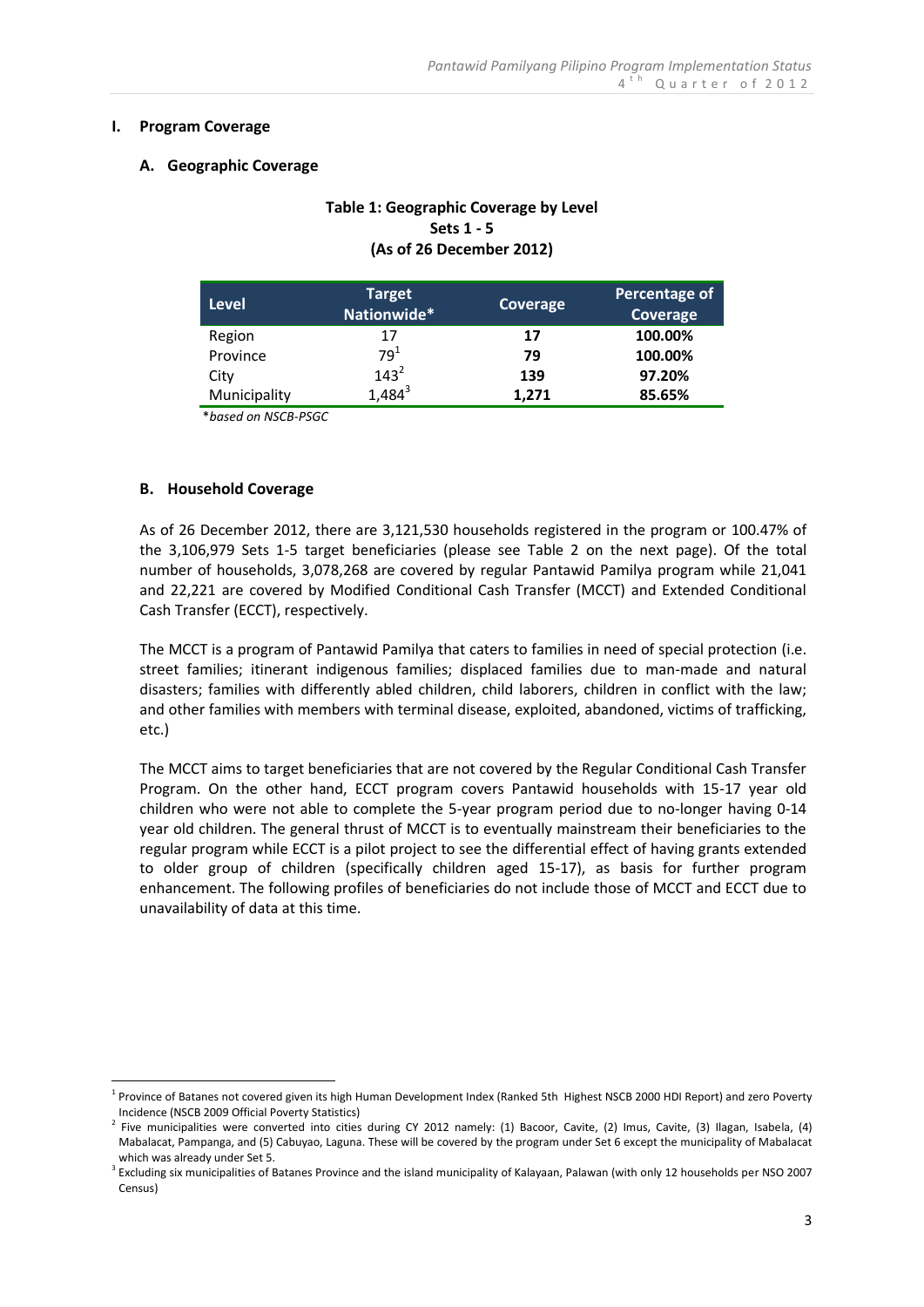# **Table 2: Household Coverage<sup>4</sup> Sets 1 - 5 (As of 26 December 2012)**

| <b>Set/Year Started</b> | Target<br>Households <sup>*</sup> | Number of<br><b>Enrolled</b><br><b>Households</b> | Percentage<br>(Target vs.<br>Actual) |
|-------------------------|-----------------------------------|---------------------------------------------------|--------------------------------------|
| 1 (Started in 2008)     | 343,264                           | 305,537                                           | 89.01%                               |
| 2 (Started in 2009)     | 286,746                           | 260,589                                           | 90.88%                               |
| 3 (Started in 2010)     | 414.697                           | 394.382                                           | 95.10%                               |
| 4 (Started in 2011)     | 1,296,272                         | 1,258,136                                         | 97.06%                               |
| 5 (Started in 2012)     | 766,000                           | 859,624                                           | 112.22%                              |
| ECCT&MCCT (no Set)      |                                   | 43,262                                            |                                      |
| Total                   | 3,106,979                         | 3,121,530                                         | 100.47%                              |

*\*based on the approved 2012 Work and Financial Plan*

Based on the distribution of households, almost half or 1,320,457 are coming from Mindanao, while 1,110,728 and 690,345 are from Luzon and Visayas, respectively (please see Figure 1).



## **Figure 1: Household Coverage by Island Group (As of 26 December 2012)**

<sup>&</sup>lt;u>.</u>  $^4$  The difference between the target and the existing household beneficiaries is due to the number of households in Sets 1, 2 and 3 that exited early from the program; and the delisting of 54,282 and deactivation of 204,081 households as of date. To compensate for the decrease of households due to early exit and delisting, an additional 90,000 households are currently being registered under Set 5.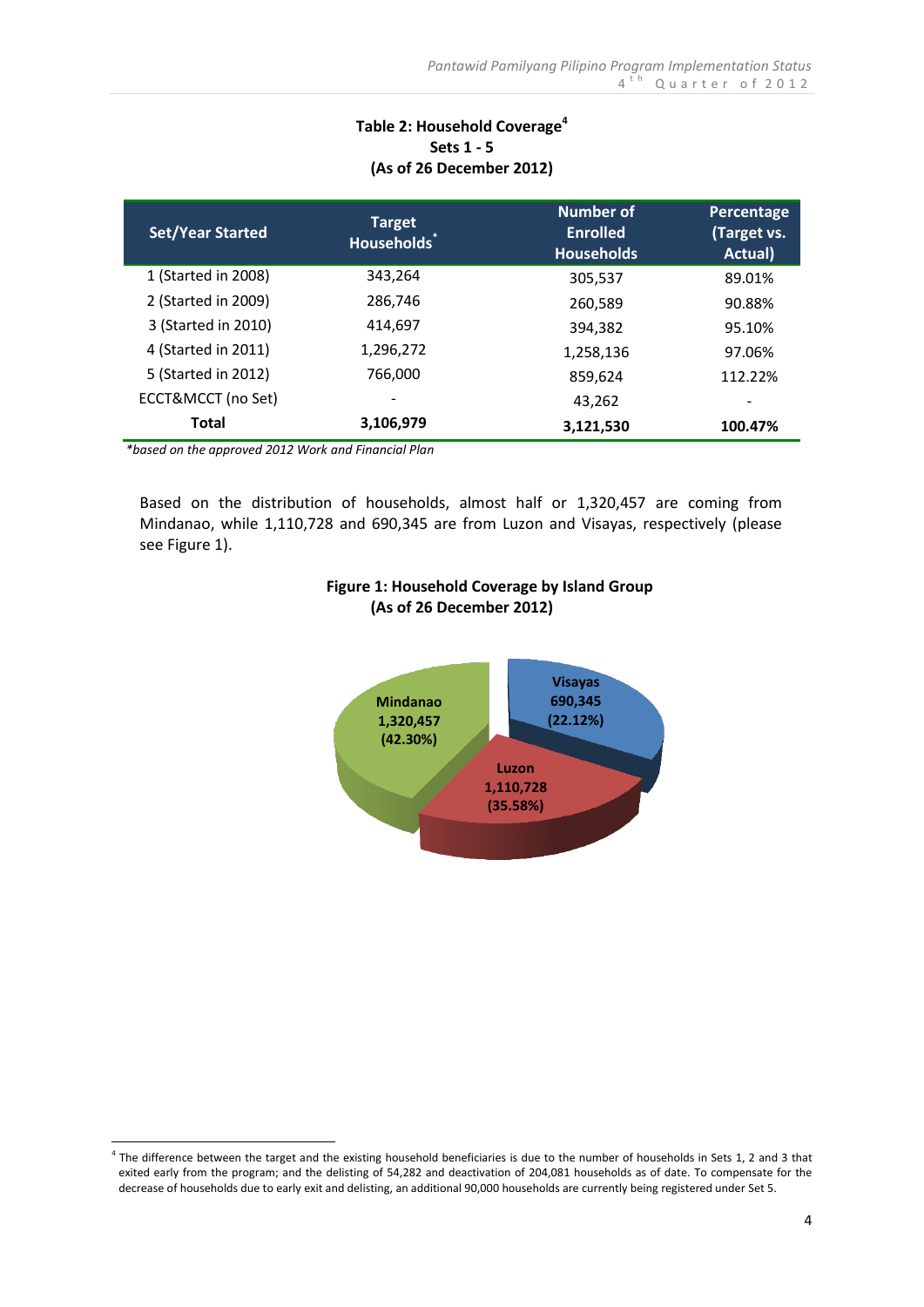## **II. Program Budget**

As of 31 December 2012, the total cash grants paid to eligible and compliant *Pantawid Pamilya* household beneficiaries amounted to PhP 26,927,826,200.00 covering the period of January to October. Of this amount, PhP 13,496,514,500.00 were for health and PhP 13,431,311,700.00 for education. This reflects the first to fifth grant releases for the year following the bi-monthly grant release schedule and Retro Payments. Payout for the November to December grants is scheduled to be completed by February 2013.

The following is the distribution of the total PhP 26,927,826,200.00 cash grants per mode of payment as of 31 December 2012:

| Payment Mode                  | <b>Education Grant</b> | <b>Health Grant</b> | <b>Total Amount</b> |  |
|-------------------------------|------------------------|---------------------|---------------------|--|
| Cash Card (CC)                | 5,291,214,500.00       | 5,228,060,500.00    | 10,519,275,000.00   |  |
| Globe Remit (GCash)           | 2,539,298,100.00       | 2,534,460,500.00    | 5,073,758,600.00    |  |
| Over the Counter (OTC)        | 2,083,891,600.00       | 2,182,428,000.00    | 4,266,319,600.00    |  |
| Rural Bank (Offsite)          | 2,014,564,500.00       | 2,042,625,000.00    | 4,057,189,500.00    |  |
| Philpost                      | 1,222,176,900.00       | 1,217,781,500.00    | 2,439,958,400.00    |  |
| First Consolidated Bank (FCB) | 246,183,300.00         | 244,948,000.00      | 491,131,300.00      |  |
| Cooperative (CFI)             | 33,982,800.00          | 46,211,000.00       | 80,193,800.00       |  |
| <b>Grand Total</b>            | 13,431,311,700.00      | 13,496,514,500.00   | 26,927,826,200.00   |  |

## **Table 3: Distribution of Cash Grants per Payment Mode Cumulative for 2012 (As of 31 December 2012)**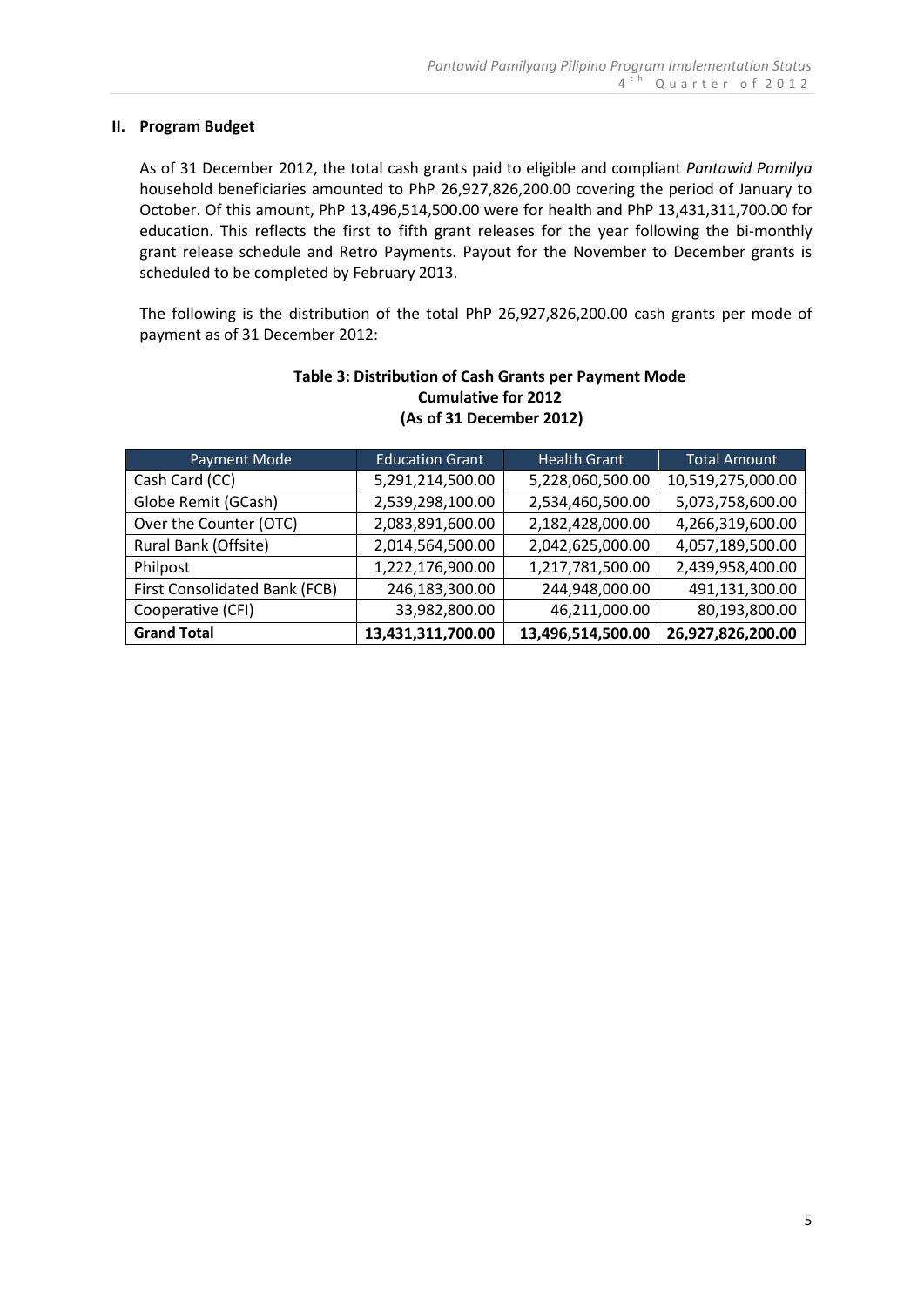## **III. Systems Updates**

## **A. Beneficiary Updates System (BUS)**

Total approved updates for the year 2012 is at 5,430,813. The breakdown of the update types can be found below.

## **Table 4: Total Number of Updates (For the 6th period of 2012)**

| <b>Type of Update</b>                                                     | <b>No. of Updates</b><br><b>Received</b> |
|---------------------------------------------------------------------------|------------------------------------------|
| Change/new enrolment in school                                            | 4,035,314                                |
| Change/new registration in health center                                  | 717,322                                  |
| Correction of basic information                                           | 622,084                                  |
| Change of grantee of the household                                        | 22,277                                   |
| Child coming back home or those that were biologically or legally adopted | 14,664                                   |
| New born children                                                         | 10,002                                   |
| Change of Address                                                         | 4,565                                    |
| Deceased beneficiaries                                                    | 4,585                                    |
| <b>Total</b>                                                              | 5,430,813                                |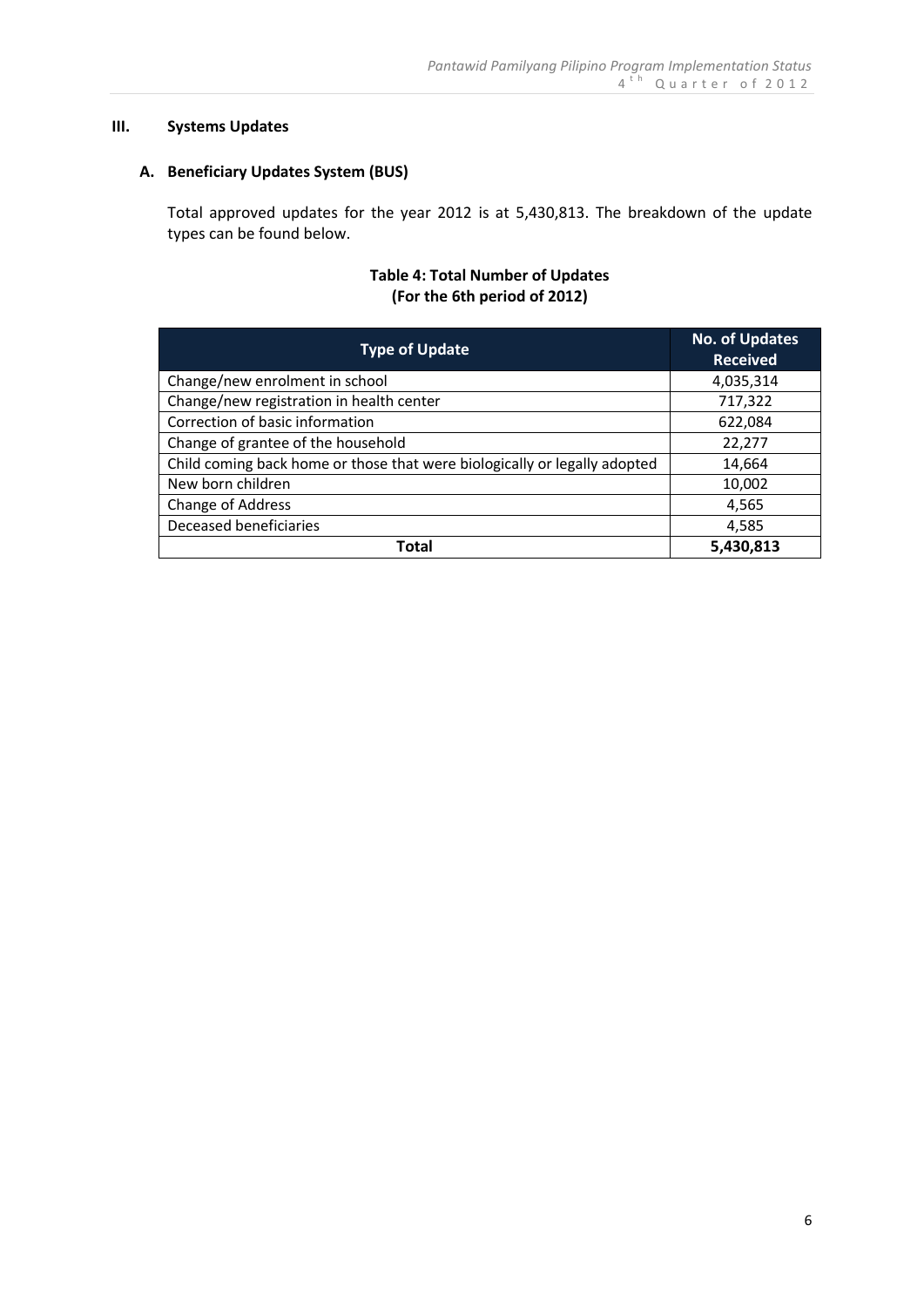# **B. Compliance Verification System (CVS)**

The CVS monitors the compliance of households with the conditionalities of the program as basis of the grants. The table below shows the monthly compliance rates showing the number of compliant household members for each type of conditionality for the period of September and October.

## **Table 5: 2012 Latest Compliance Rates For Sets 1 to 5**

| <b>Conditionality</b>                                                      | <b>Number of</b> | <b>Compliant Beneficiaries</b> |                | % Compliance<br>(Compliant over<br><b>Monitored)</b> |                |  |
|----------------------------------------------------------------------------|------------------|--------------------------------|----------------|------------------------------------------------------|----------------|--|
|                                                                            | Monitored*       | September                      | <b>October</b> | September                                            | <b>October</b> |  |
| <b>EDUCATION</b>                                                           |                  |                                |                |                                                      | 95.78%         |  |
| Attendance in Day Care Center/Pre-<br>School for Children 3-5 years old    | 886,293          | 836,145                        | 839,388        | 94.34%                                               | 94.71%         |  |
| Attendance in Primary and Secondary<br>Schools for Children 6-14 years old | 4,671,492        | 4,525,643                      | 4,541,121      | 96.88%                                               | 97.21%         |  |
| <b>HEALTH</b>                                                              |                  |                                |                |                                                      | 97.89%         |  |
| Check-up/immunization for Pregnant<br>and Children 0-5 years old           | 1,708,721        | 1,642,381                      | 1,644,747      | 96.12%                                               | 96.26%         |  |
| Health (deworming) for Children 6-14<br>years old in Elementary Level**    | 854,889          | 99.60%<br>851,438              |                |                                                      |                |  |
| <b>FAMILY DEVELOPMENT SESSION</b>                                          |                  |                                | 95.84%         |                                                      |                |  |
| Attendance to FDS by Parents                                               | 2,967,704        | 2,843,883                      | 2,844,438      | 95.83%                                               | 95.85%         |  |

 **\*** *The monitored household members are the same for the months of September-October.*

 **\*\*** *Deworming is conducted twice annually for each child ages 6-14 that are enrolled in elementary school.*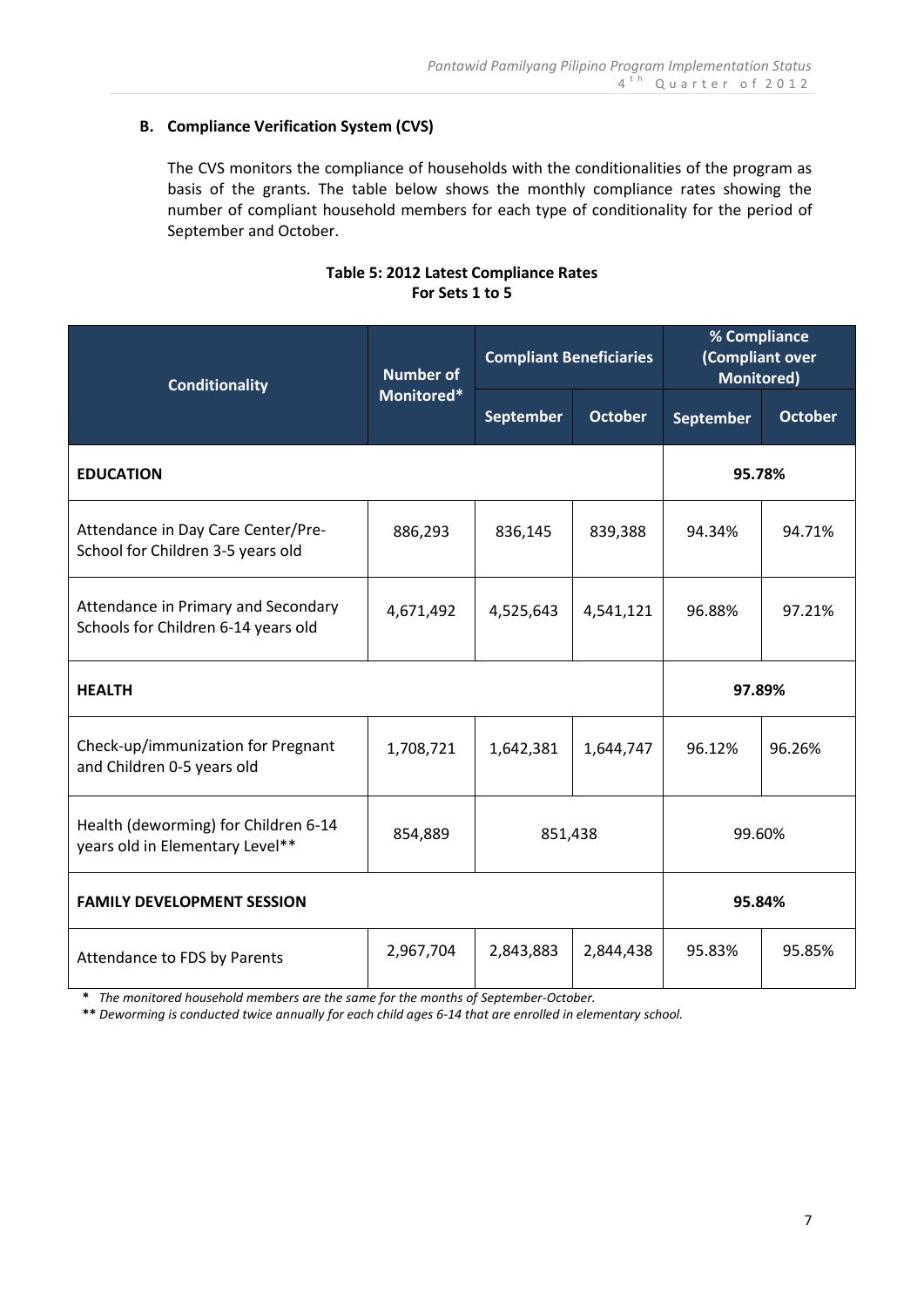# **C. Grievance Redress System (GRS)**

For the period of October – December 2013, a total of  $11,757^5$  complaints were received through GRS via various modes like calls, grievance forms, texts, social networking sites, snail mails and electronic mails. Of these 11,757 received grievances, 10,389 (88.36%) were already resolved.



**Figure 2: Total Number of Complaints Received (4 th Quarter)**

<u>.</u>

<sup>&</sup>lt;sup>5</sup> Data Source: GRS Data Entry Application to date. Merging and Tagging in the PTH, and Encoding in the GRS applications are continuous, thus, number of transactions varies from time to time depending on the data generation period.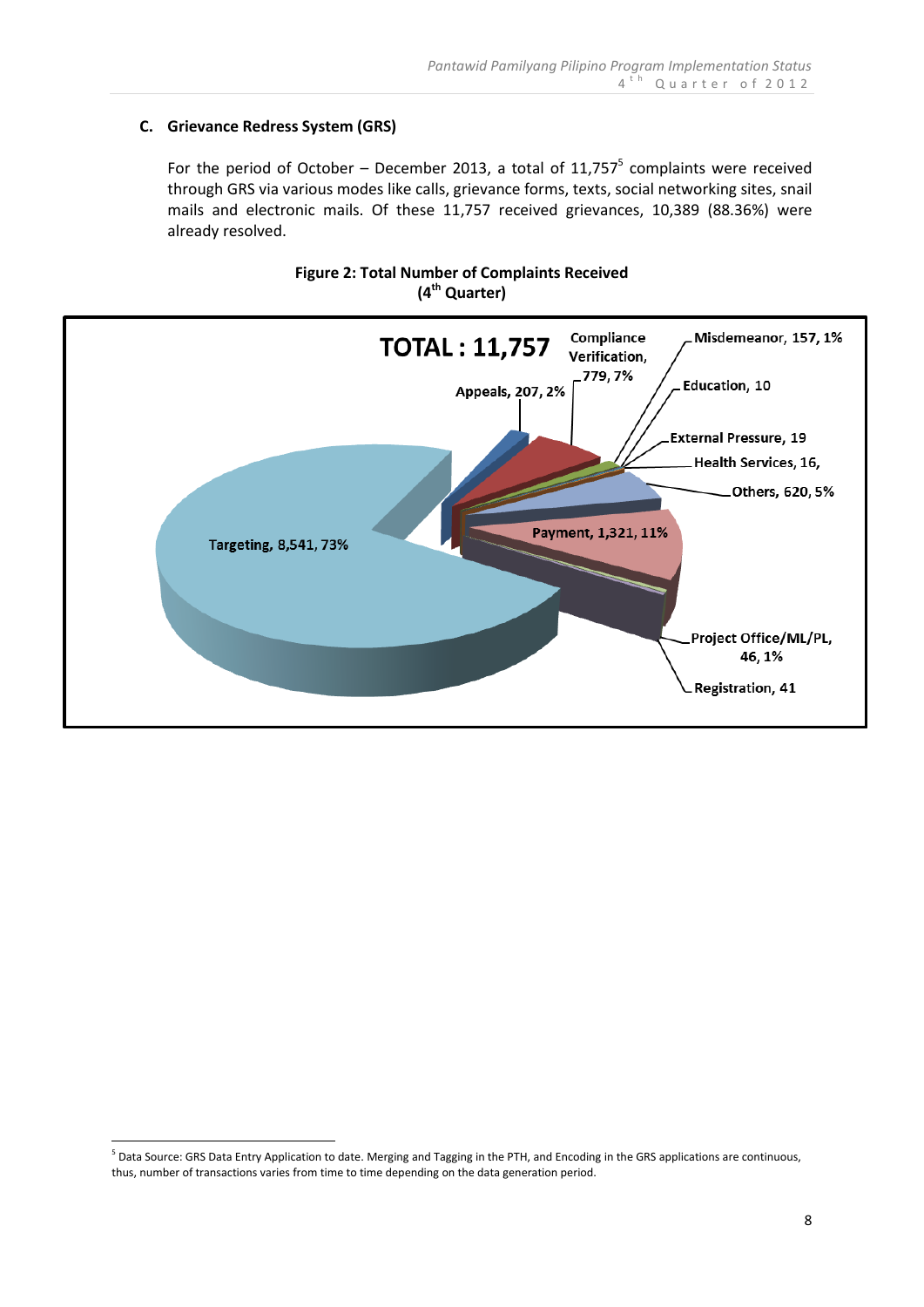In the interest of presenting a comprehensive picture when it comes to grievance processing, a monthly baseline data is presented to measure progress of grievance transactions. For the reporting period of January to December, it can be observed that 85.85% of the received complaints have been resolved already as can be seen in Table 6.

| <b>Modes</b>        | <b>Transactions Received as</b><br>of 31 December 2012 | <b>Total Resolved Cases as of</b><br>31 December 2012 | % of Resolved |
|---------------------|--------------------------------------------------------|-------------------------------------------------------|---------------|
| Database            | 21,307                                                 | 16,415                                                | 77.04%        |
| <b>Text Hotline</b> | 10,210                                                 | 8,467                                                 | 82.93%        |
| UNICS-CRM           | 23,986                                                 | 22,765                                                | 94.91%        |
| <b>TOTAL</b>        | 55,503                                                 | 47,647                                                | 85.85%        |

# **Table 6: Status of Grievances for the Year 2012 (As of 31 December 2012)**

Meanwhile, 54,282 household beneficiaries have been delisted based on existing policies and 204,081 are deactivated and pending for verification since the beginning of the program as of 26 December 2012. A list of the total number of delisted by category is provided below. (Please see Tables 7 and 8).

# **Table 7: Total Number of Delisted Based on the Existing Policies (As of 26 December 2012)**

| <b>Category of Delisted HHs</b>      | No. of HHs |
|--------------------------------------|------------|
| Fraudulent acts                      | 2,904      |
| Waived                               | 4,138      |
| Inclusion error <sup>7</sup>         | 8,210      |
| Moved to non-Program area            | 9,767      |
| No more children aged 0-14           | 13,671     |
| Delisted - Not Eligible <sup>8</sup> | 15,592     |
| Total                                | 54,282     |

*7 Complaint about active registered beneficiaries who are protested against being qualified from the program due to several factors such as regular income, educational status and no 0-14 years old children.*

*<sup>8</sup>GRS delisted household beneficiaries based on being gainfully employed and having regular income*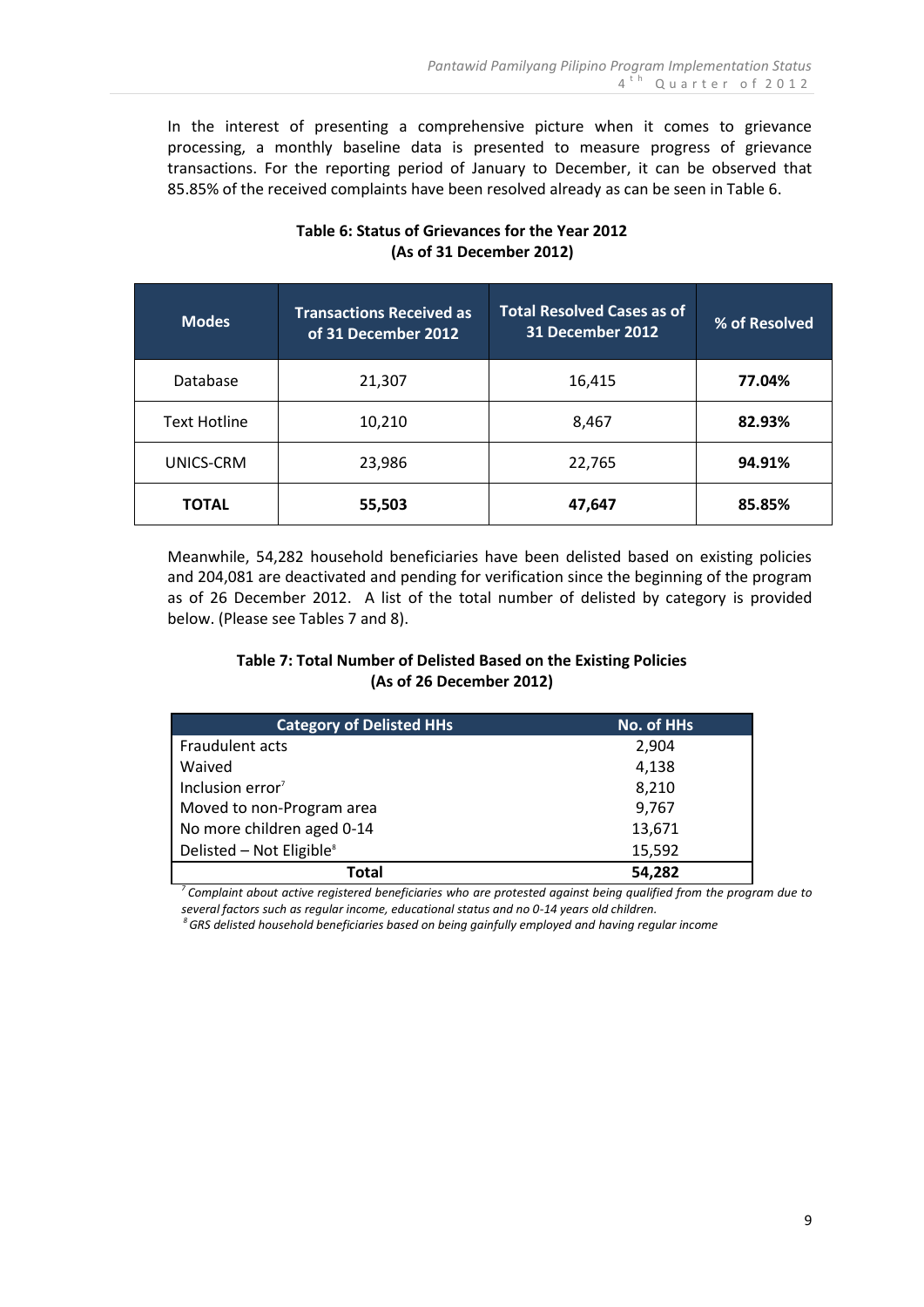## **Table 8: Total Number of Deactivated: Pending for Verification (As of 26 December 2012)**

| <b>Category of Deactivated HHs</b>                                | <b>No. of HHs</b> |
|-------------------------------------------------------------------|-------------------|
| <b>Pending for Verification</b>                                   | 184,889           |
| For Final Resolution Prior to Delisting by the Field Office       | 36,867            |
| No more children 0-14 (as of last CVS Period)                     | 104,614           |
| Delisted due to Non-Registration <sup>9</sup>                     | 43,408            |
| Verified/Certified by the Field Office                            | 19,192            |
| Did not attend Community Assembly certified by RPMO <sup>10</sup> | 17,153            |
| Waived Prior to Registration                                      | 2,039             |
| Total                                                             | 204.081           |

*<sup>9</sup>Households that did not attend scheduled Community Assembly and validated by the Regional Project Management Office (RPMO) as not found in the area*

 *<sup>10</sup>Delisted households under Sets 1-3 which actually did not attend Community Assembly*

## **IV. Program Staff**

A total of 8,819 technical and administrative positions assigned at the National and Regional Offices (including staff assigned at the covered provinces and cities/municipalities) have been approved for the program. As of 26 December 2012, a total of 7,613 staff have been hired or 86.32% of the total approved positions (please see Table 9).

| <b>Level</b>    | <b>Number of Approved</b><br><b>Positions</b> | Number of Hired<br><b>Staff</b> | %      |
|-----------------|-----------------------------------------------|---------------------------------|--------|
| <b>National</b> | 328                                           | 260                             | 79.27% |
| Region          | 8,491                                         | 7,353                           | 86.60% |
| Total           | 8,819                                         | 7,613                           | 86.32% |

## **Table 9: Number of Approved and Actual Number of Program Staff (As of 26 December 2012)**

## **V. Other Accomplishments/Updates**

#### **A. Convergence and Commitments with Partners**

#### **Trabahong Lansangan ng Programang Pantawid Pamilyang Pilipino**

DPWH allocated slots to DSWD for the hiring of Pantawid Pamilya beneficiaries in the Trabahong Lansangan. 4,433 beneficiaries were hired from January 2011 to December 2012. Out of this number, 2,404 households were employed from January to December 2012.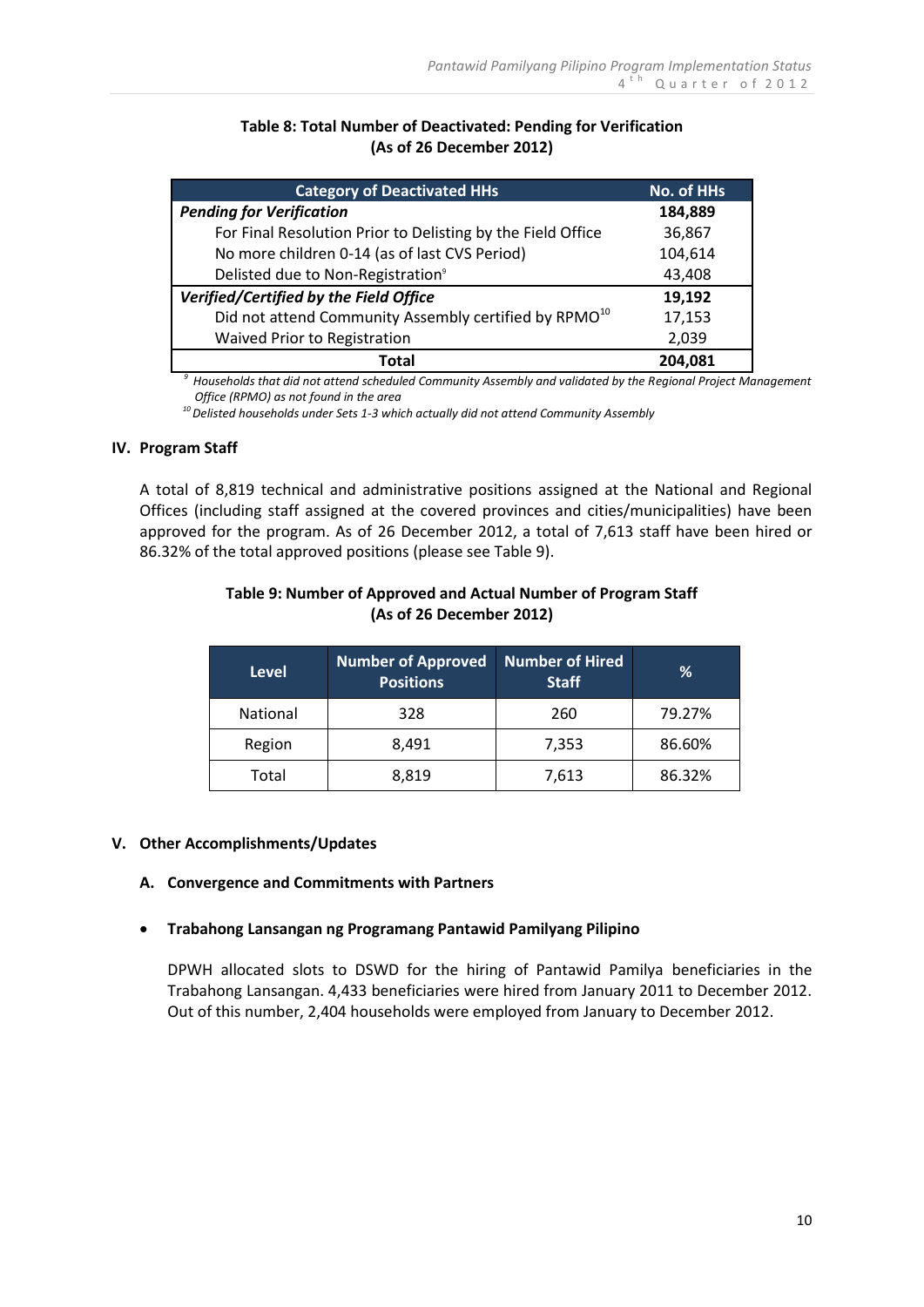## **Provision of Capital Assistance through SEA-K**

To sustain and expand the socio-economic improvement of Pantawid Pamilya beneficiaries even beyond the five-year intervention, a Sustainable Livelihood through SEA-K shall be provided to Pantawid beneficiaries. This is to ensure sustainability of income after exit from Pantawid through the provision of non-collateral and interest free loan.

From January 2011 to December 2012, a total of 98,324 beneficiaries were provided with capital seed fund amounting to Php 753,252,989.00. Out of the aforementioned, 60,308 beneficiaries were served from January to December 2012 with assistance amounting to Php 465,298,003.00

## **Provision of Capital Assistance through Microfinance or Formal lending institutions funded**

A total of 5,560 beneficiaries were referred to and funded by MFIs and other formal lending institutions from January to December 2012. The beneficiaries were from Regions I, II, IV-A, IV-B, VI, CAR and CARAGA.

## **Partnership with the Department of Agriculture**

- a) Las Navas, Northern Samar
	- 984 CCT beneficiaries undergone training/work in paddy dikes construction
	- Conducted orientation on participatory coconut planting program and coconut livelihood opportunities, such as coco sugar, coco vinegar, VCO and "tuyo" form coconut water to 200 CCT beneficiaries
	- Provided counterpart fund to San Isidro SEA-K Association, consisting of 30 CCT beneficiaries, through the provincial DA, for the purchase of hand tractor
- b) Samar
	- Conducted training on seaweeds culture to 228 CCT beneficiaries in the municipalities of Daram and Zumaraga
	- 47 CCT beneficiaries implemented the coco nursery operation in the Philippine Coconut Authority (PCA) nursery site while 27 beneficiaries were assisted in the intercropping activity
- c) Leyte
	- Conducted training on mud crab and tilapia culture to 25 CCT beneficiaries in Nauguisan, Carigara, Leyte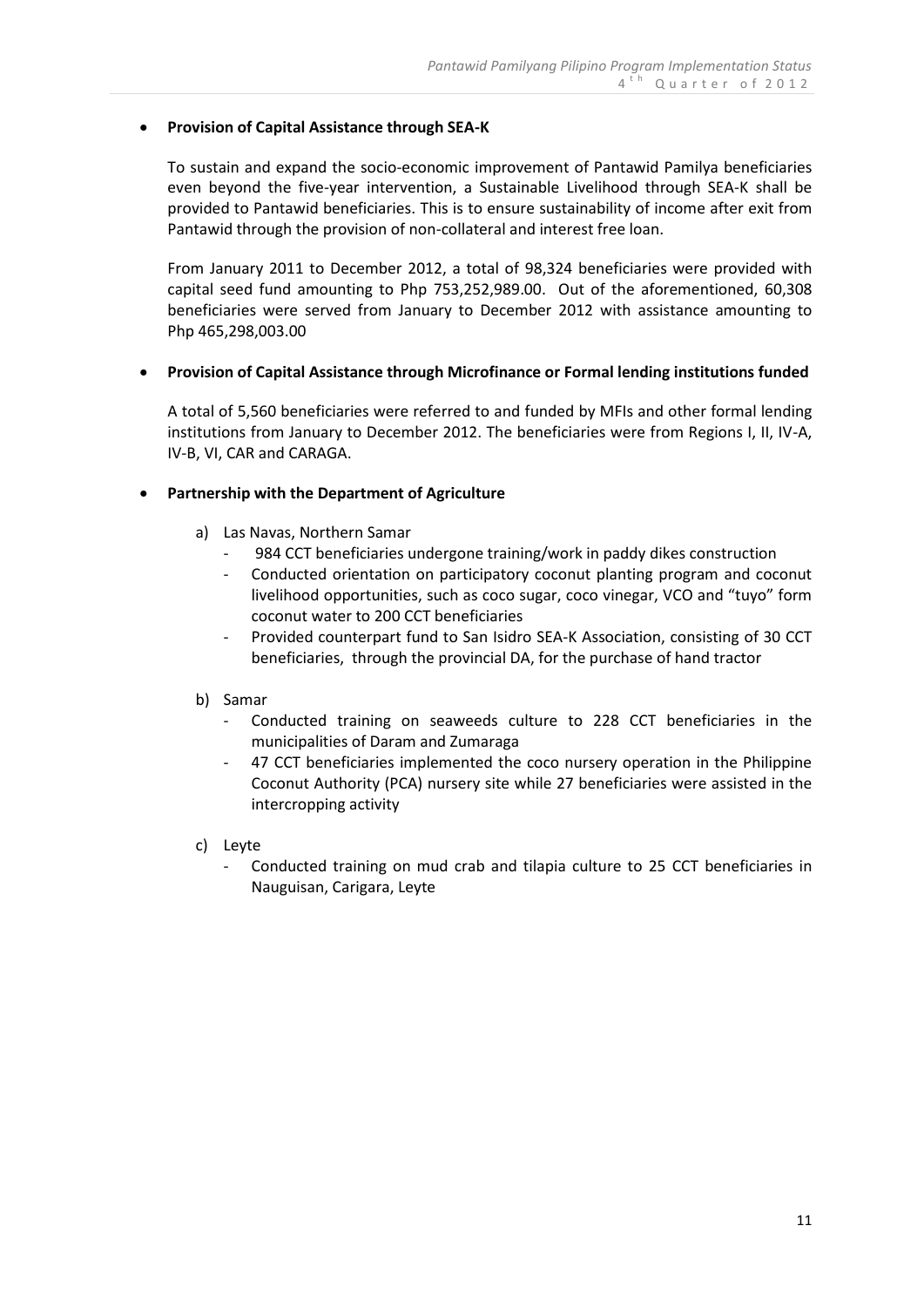## **B. Partnership with CSOs**

Pantawid Pamilya has engaged with CSOs in monitoring the transparency of program implementation under the framework *Bantay, Gabay, Tulay, and Kaagapay.* As mentioned previously, 178 CSOs are engaged as Bantay (members of the Provincial Grievance Committee) and 205 as Gabay (conducts FDS and FDS plus as volunteers) as of 31 October 2012.

| <b>ACTIVITY</b>                       | <b>UPDATES</b>                                 |  |
|---------------------------------------|------------------------------------------------|--|
| <b>CSO<sub>s</sub></b>                |                                                |  |
| <b>Farmers Community Development</b>  | Sorsogon and Albay "Sapat at                   |  |
| Foundation (FCDP) International, UNDP | Masusustansyang Pagkain sa Bawat               |  |
|                                       | Tahanan" (SAPAT) projects are ongoing with     |  |
|                                       | 150 beneficiaries.                             |  |
|                                       |                                                |  |
| <b>Private Institutions</b>           |                                                |  |
| Bangko Sentral ng Pilipinas           | BSP chose NCR for their observations on the    |  |
|                                       | conduct of Financial Literacy sessions.        |  |
| May Ginhawa at Gawa Aksyon to Serve   | Parent Leaders from all regions were trained   |  |
| (MGA GAWA-ACTS)                       | for Tui Na livelihood.                         |  |
|                                       |                                                |  |
|                                       | The starter kit, including the video tutorials |  |
|                                       | of Tui Na shall be given to the Field Offices. |  |

## **B. Major Activities Conducted by Pantawid Pamilya**

- Conduct of *Year-End Program Review and Evaluation Workshop* to evaluate and assess the implementation and accomplishments of the program for 2012 and to discuss the directions for 2013. The event by all members of the Pantawid Mancom and Regional Directors of the Department
- Conduct of *Workshops/Training* which focused on providing the participants with the working knowledge and skills towards the effective and efficient implementation of these in their respective fields:
	- $\Box$  Municipal Links for Set 6 Training Orientations
	- $\Box$  Parent Leaders Skills Enhancement Advance Training
	- □ MCCT Manual Writeshop
	- $\Box$  Supervisory Training
	- Review and Validation of CVS Field Manual and Philpost Orientation
	- $\Box$  Training on Responsive Planning and Budgeting
	- □ NPMO Divisions/Units Writeshop
	- $\Box$  IP Training of Trainers for Health and Nutrition
	- $P$  Performance Assessment and Planning Workshop cum Contracting of Staff